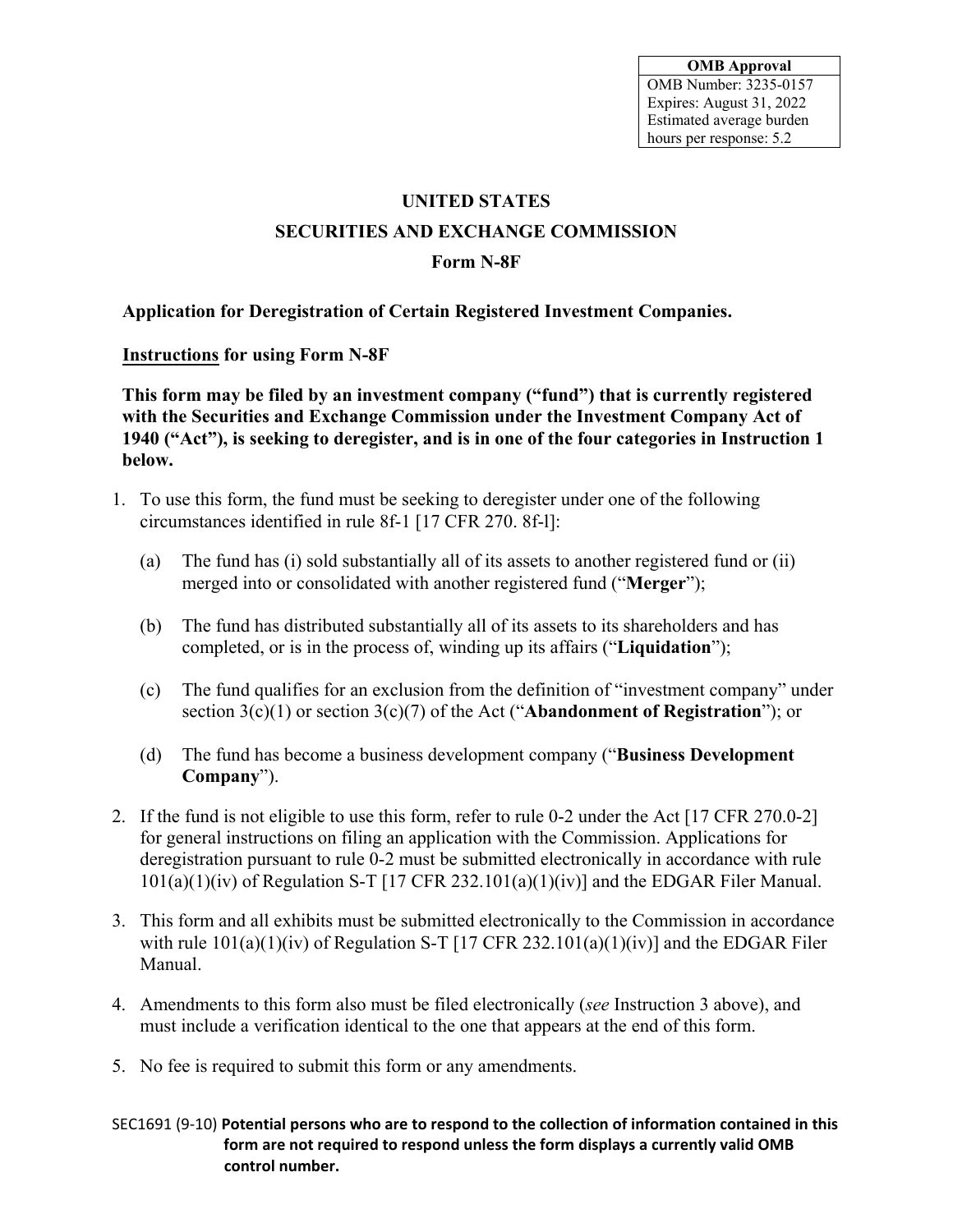6. Funds are reminded of the requirement to timely file a final Form N-SAR with the Commission. *See* rule 30b1-1 under the Act [17 CFR 270.30bl-1]; Form N-SAR [17 CFR 274.101].

## **SEC's Collection of Information**

An agency may not conduct or sponsor, and a person is not required to respond to, a collection of information unless it displays a currently valid OMB control number. A fund that wishes to deregister and is in one of the four categories in Instruction 1 may use this form. The principal purpose of this collection of information is to enable the Commission to determine that a registered investment company has ceased to be an investment company as defined by the Act or is a business development company. The Commission estimates that the burden for completing this form will be approximately 5.2 hours per filing. Any member of the public may direct to the Commission any comments concerning the accuracy of the burden estimate of this form, and any suggestions for reducing this burden. This collection of information has been reviewed by the Office of Management and Budget in accordance with the clearance requirements of 44 U.S.C. § 3507. Responses to this collection of information will not be kept confidential.

## **I. General Identifying Information**

- 1. Reason fund is applying to deregister (check *only one;* for descriptions, *see* Instruction 1 above):
	- [ ] **Merger**

## [ ] **Liquidation**

### [ ] **Abandonment of Registration**

(Note: Abandonments of Registration answer *only* questions 1 through 15, 24 and 25 of this form and complete verification at the end of the form.)

### [ ] **Election of status as a Business Development Company**

(Note: Business Development Companies answer *only* questions 1 through 10 of this form and complete verification at the end of the form.)

- 2. Name of fund:
- 3. Securities and Exchange Commission File No.: 811-
- 4. Is this an initial Form N-8F or an amendment to a previously filed Form N-8F?

[ ] Initial Application [ ] Amendment

- 5. Address of Principal Executive Office (include No. & Street, City, State, Zip Code):
- 6. Name, address, and telephone number of individual the Commission staff should contact with any questions regarding this form:
- 7. Name, address and telephone number of individual or entity responsible for maintenance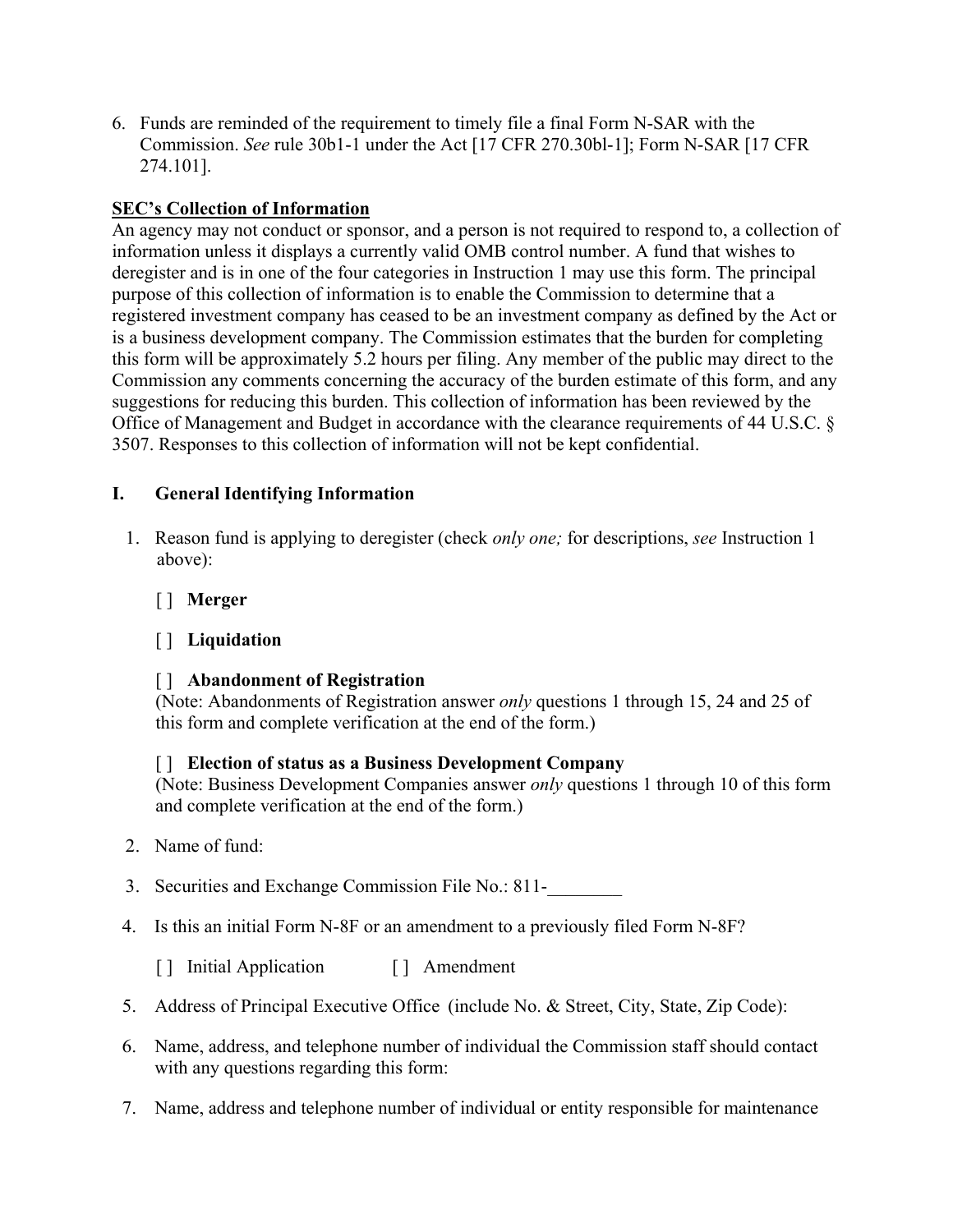and preservation of fund records in accordance with rules 31a-1 and 31a-2 under the Act [17 CFR 270.31a-l, .31a-2]:

Note*: Once deregistered, a fund is still required to maintain and preserve the records described in rules 31a-l and 31a-2 for the periods specified in those rules.*

- 8. Classification of fund (check only one):
	- [] Management company;
	- [ ] Unit investment trust; or
	- [] Face-amount certificate company.
- 9. Subclassification if the fund is a management company (check only one):
	- [ ] Open-end [ ] Closed-end
- 10. State law under which the fund was organized or formed (*e.g.*, Delaware, Massachusetts):
- 11. Provide the name and address of each investment adviser of the fund (including subadvisers) during the last five years, even if the fund's contracts with those advisers have been terminated:
- 12. Provide the name and address of each principal underwriter of the fund during the last five years, even if the fund's contracts with those underwriters have been terminated:
- 13. If the fund is a unit investment trust ("UIT") provide:
	- (a) Depositor's name(s) and addressees):
	- (b) Trustee's name(s) and address(es):
- 14. Is there a UIT registered under the Act that served as a vehicle for investment in the fund (*e.g.*, an insurance company separate account)?
	- $\begin{bmatrix} \end{bmatrix}$  Yes  $\begin{bmatrix} \end{bmatrix}$  No

If Yes, for each UIT state:

Name(s):

File No.: 811-

Business Address:

15. (a) Did the fund obtain approval from the board of directors concerning the decision to engage in a Merger, Liquidation or Abandonment of Registration?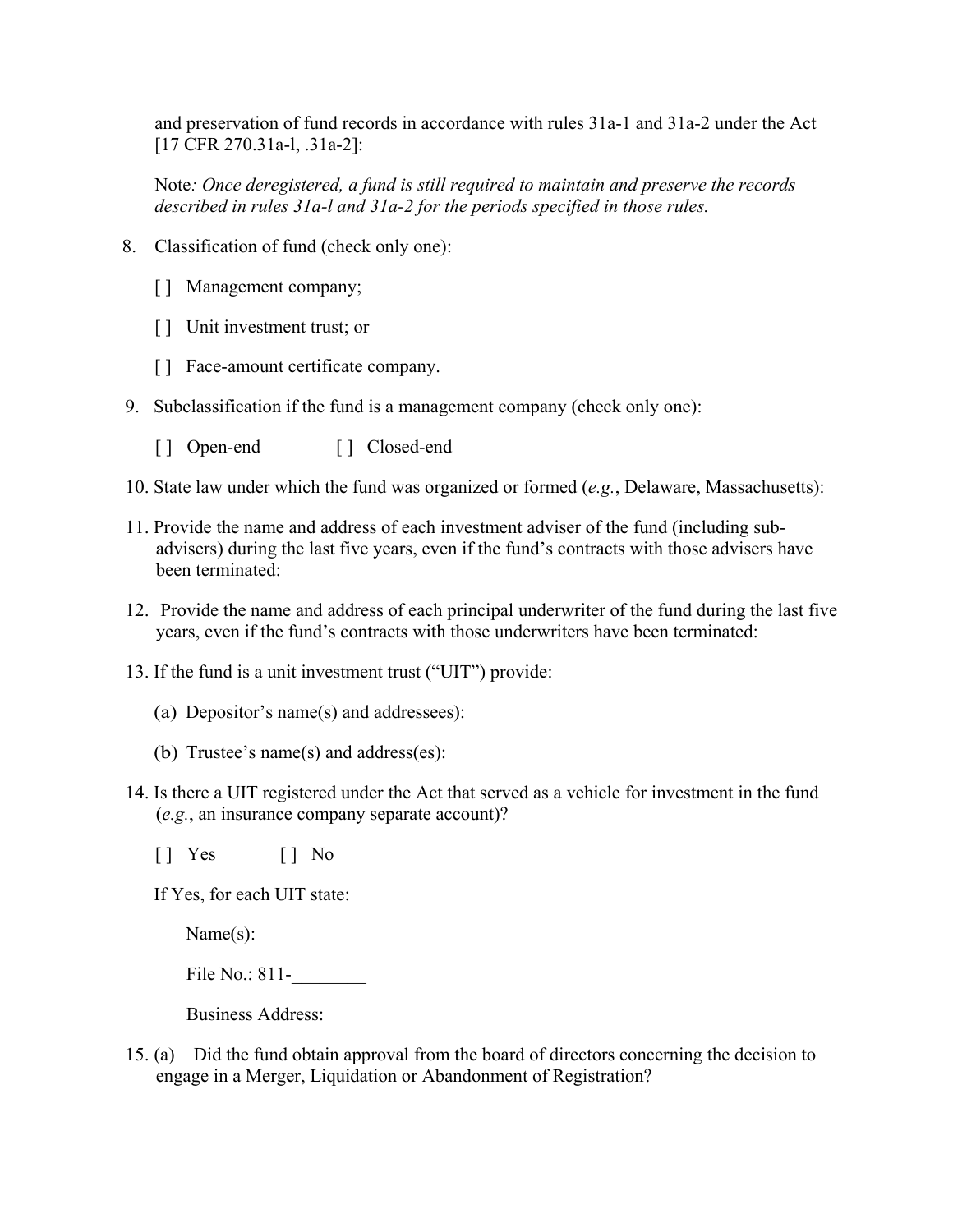$\begin{bmatrix} \end{bmatrix}$  Yes  $\begin{bmatrix} \end{bmatrix}$  No

If Yes, state the date on which the board vote took place:

If No, explain:

- (b) Did the fund obtain approval from the shareholders concerning the decision to engage in a Merger, Liquidation or Abandonment of Registration?
- $\begin{bmatrix} \end{bmatrix}$  Yes  $\begin{bmatrix} \end{bmatrix}$  No

If Yes, state the date on which the shareholder vote took place:

If No, explain:

#### **II. Distributions to Shareholders**

- 16. Has the fund distributed any assets to its shareholders in connection with the Merger or Liquidation?
	- $\begin{bmatrix} \end{bmatrix}$  Yes  $\begin{bmatrix} \end{bmatrix}$  No
	- (a) If Yes, list the date(s) on which the fund made those distributions:
	- (b) Were the distributions made on the basis of net assets?
	- $\begin{bmatrix} \end{bmatrix}$  Yes  $\begin{bmatrix} \end{bmatrix}$  No
	- (c) Were the distributions made *pro rata* based on share ownership?
	- $\begin{bmatrix} \end{bmatrix}$  Yes  $\begin{bmatrix} \end{bmatrix}$  No
	- (d) If No to (b) or (c) above, describe the method of distributions to shareholders. For Mergers, provide the exchange ratio(s) used and explain how it was calculated:
	- (e) *Liquidations only:* Were any distributions to shareholders made in kind?
	- $\begin{bmatrix} \end{bmatrix}$  Yes  $\begin{bmatrix} \end{bmatrix}$  No

If Yes, indicate the percentage of fund shares owned by affiliates, or any other affiliation of shareholders:

17. *Closed-end funds only*:

Has the fund issued senior securities?

 $\begin{bmatrix} \end{bmatrix}$  Yes  $\begin{bmatrix} \end{bmatrix}$  No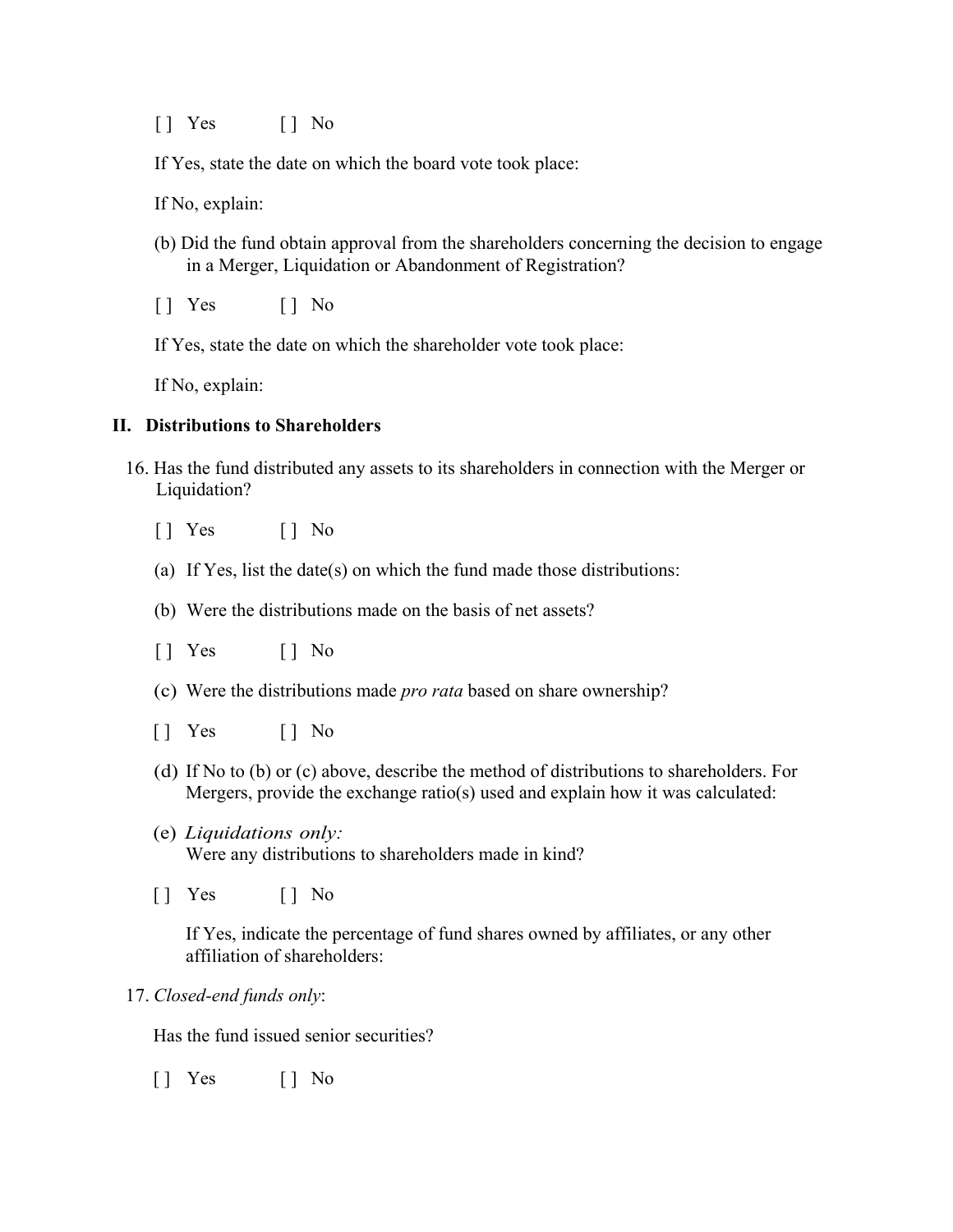If Yes, describe the method of calculating payments to senior securityholders and distributions to other shareholders:

18. Has the fund distributed *all* of its assets to the fund's shareholders?

 $\begin{bmatrix} 1 & \text{Yes} \\ \end{bmatrix}$   $\begin{bmatrix} 1 & \text{No} \\ \end{bmatrix}$ 

If No,

- (a) How many shareholders does the fund have as of the date this form is filed?
- (b) Describe the relationship of each remaining shareholder to the fund:
- 19. Are there any shareholders who have not yet received distributions in complete liquidation of their interests?
	- [ ] Yes [ ] No

If Yes, describe briefly the plans (if any) for distributing to, or preserving the interests of, those shareholders:

#### **III. Assets and Liabilities**

20. Does the fund have any assets as of the date this form is filed? *(See question 18 above)*

 $\begin{bmatrix} \end{bmatrix}$  Yes  $\begin{bmatrix} \end{bmatrix}$  No

If Yes,

- (a) Describe the type and amount of each asset retained by the fund as of the date this form is filed:
- (b) Why has the fund retained the remaining assets?
- (c) Will the remaining assets be invested in securities?
	- $\begin{bmatrix} \end{bmatrix}$  Yes  $\begin{bmatrix} \end{bmatrix}$  No
- 21. Does the fund have any outstanding debts (other than face-amount certificates if the fund is a face-amount certificate company) or any other liabilities?

[ ] Yes [ ] No

If Yes,

(a) Describe the type and amount of each debt or other liability: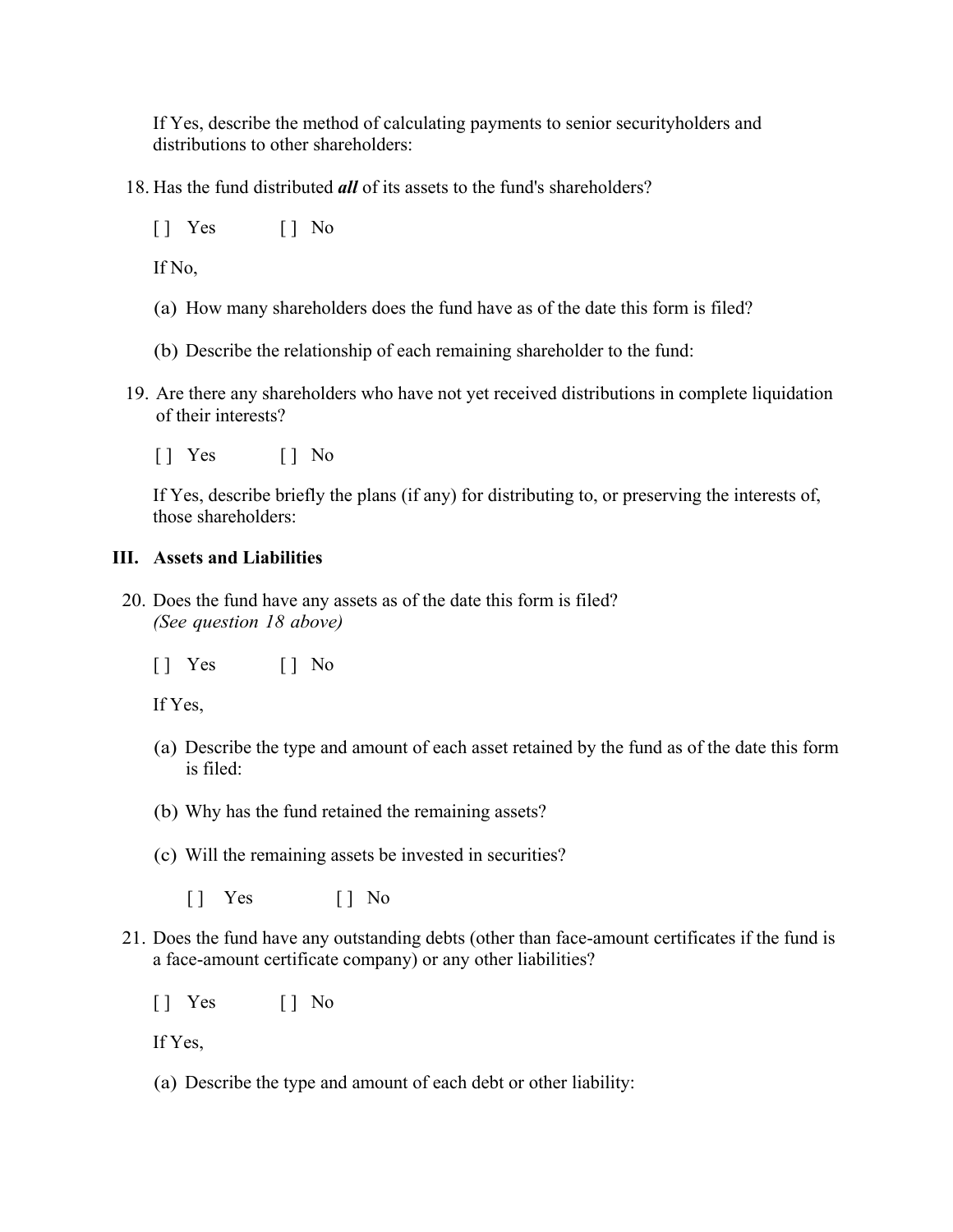(b) How does the fund intend to pay these outstanding debts or other liabilities?

#### **IV. Information About Event(s) Leading to Request For Deregistration**

- 22. (a) List the expenses incurred in connection with the Merger or Liquidation:
	- (i) Legal expenses:
	- (ii) Accounting expenses:
	- (iii) Other expenses (list and identify separately):
	- (iv) Total expenses (sum of lines (i)-(iii) above):
	- (b) How were those expenses allocated?
	- (c) Who paid those expenses?
	- (d) How did the fund pay for unamortized expenses (if any)?
- 23. Has the fund previously filed an application for an order of the Commission regarding the Merger or Liquidation?
	- $\begin{bmatrix} \end{bmatrix}$  Yes  $\begin{bmatrix} \end{bmatrix}$  No

If Yes, cite the release numbers of the Commission's notice and order or, if no notice or order has been issued, the file number and date the application was filed:

### **V. Conclusion of Fund Business**

24. Is the fund a party to any litigation or administrative proceeding?

[ ] Yes [ ] No

If Yes, describe the nature of any litigation or proceeding and the position taken by the fund in that litigation:

- 25. Is the fund now engaged, or intending to engage, in any business activities other than those necessary for winding up its affairs?
	- $\begin{bmatrix} 1 & \text{Yes} \\ \end{bmatrix}$   $\begin{bmatrix} 1 & \text{No} \\ \end{bmatrix}$

If Yes, describe the nature and extent of those activities:

### **VI. Mergers Only**

26. (a) State the name of the fund surviving the Merger: